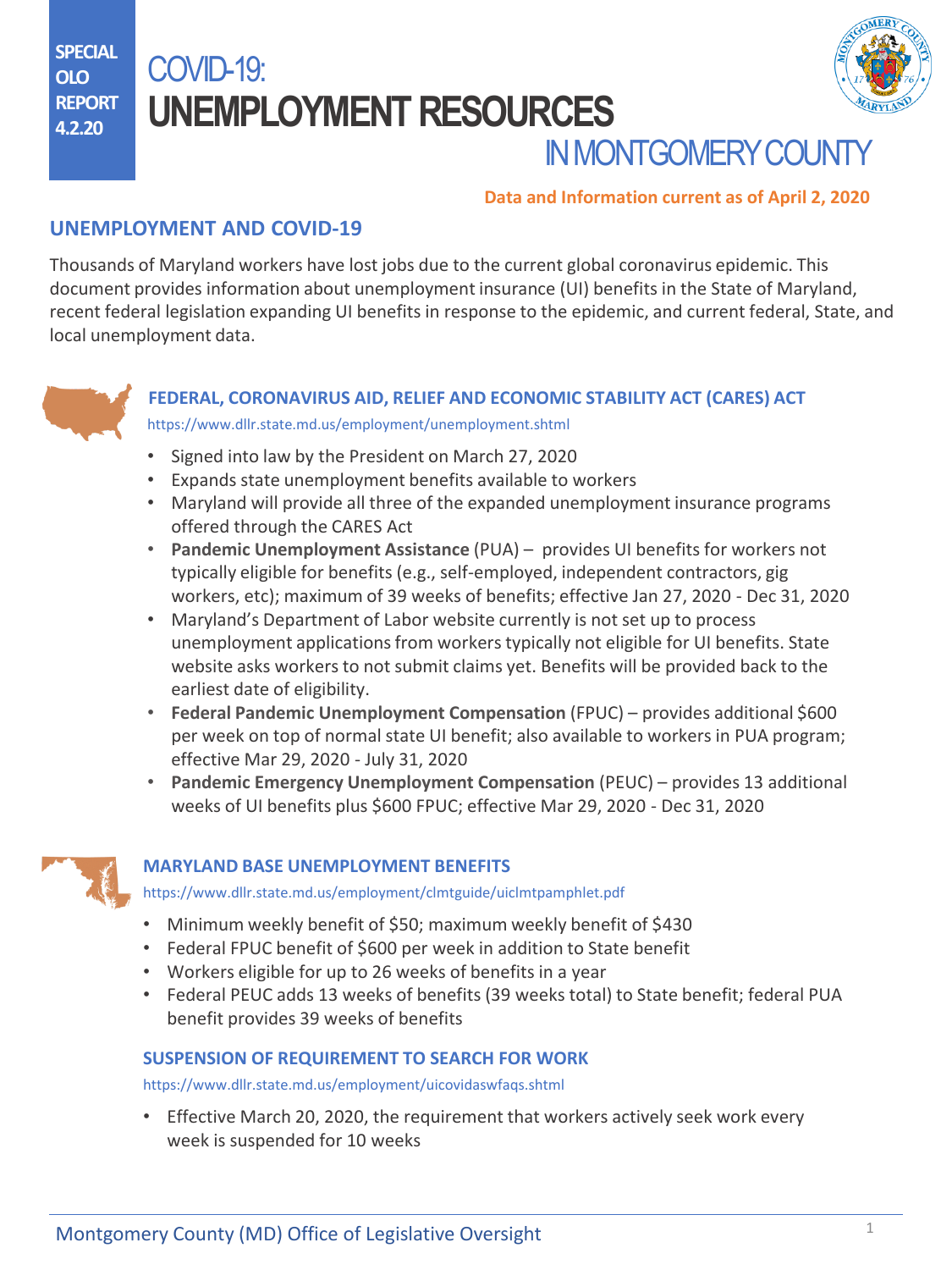### **NEW UNEMPLOYMENT CLAIMS**

For the week of March 28, 2020, Maryland UI claims jumped by 43,000 from the prior week, to 83,536 claims (up 97% from the prior week and 3,897% since March 7). Montgomery County UI claims rose by more than 5,400 claims, to 9,384 claims (up 138% from the prior week and 4,712% since March 7). The counties with the highest number of claims were Baltimore, Montgomery, and Anne Arundel Counties.

Data Release. The U.S. Department of Labor release initial jobless claims data on Thursdays at 8:30 am. OLO will routinely update this report when new data are released.

| <b>Week of 2020</b> | US (SA)   | MD (NSA) | $MoCo*$ |
|---------------------|-----------|----------|---------|
| March 28            | 6,648,000 | 83,536   | 9,384   |
| March 21            | 3,283,000 | 42,334   | 3,941   |
| March 14            | 282,000   | 3,852    | 256     |
| March 7             | 211,000   | 2,090    | 195     |

\* Initial state data

SA=seasonally adjusted NSA=not seasonally adjusted

Sources: U.S. and Maryland Departments of Labor

### **U.S. SMALL BUSINESS ADMINISTRATION PROGRAMS TO COVER PAYROLL & BUSINESS EXPENSES**

The CARES Act includes funding for assistance to small businesses to help cover payroll and business expenses. Businesses may apply for multiple loans but may not use funds from each program to cover the same expenses. The U.S. Small Business Administration (SBA) is also offering debt relief for non-disasterrelated SBA loans. A helpful summary of programs is available from the U.S. Senate Committee on Small Business & Entrepreneurship. <https://www.sbc.senate.gov/public/index.cfm/guide-to-the-cares-act>

### **COVID-19 SBA Small Business Relief Programs**

### **DOES THE SMALL BUSINESS OWNER NEED . . .**

### **CAPITAL TO COVER COST OF RETAINING EMPLOYEES?**

- Provides zero-fee loans up to \$10 million to cover payroll and other operating expenses; 75% of loan must go to cover payroll
- To be eligible for loan forgiveness, employees must be kept on payroll for 8 weeks. Forgiven amount can be reduced if headcount or wages or salaries decrease
- Small businesses and sole proprietorships can apply April 3<sup>rd</sup>. Independent contractors and those-self employed can apply April 10<sup>th</sup>. To ensure all eligible costs are incurred by June 30<sup>th</sup>, business should apply by May 5<sup>th</sup>.
- U.S. Treasury programs, Employee Retention Credit and deferral of payroll taxes, are not available to employers receiving funding through the Paycheck Protection Program

### **LARGE AMOUNT OF WORKING CAPITAL TO OVERCOME LOSS REVENUE DUE TO COVID-19?**

### **[Economic Injury Disaster Loan Availab](https://www.speaker.gov/sites/speaker.house.gov/files/COVID%20TOOLKIT%203.30.20.pdf)le: January 31, 2020 – December 31, 2020**

- Provides small businesses with working capital loans of up to \$2 million; loans terms of up to 30 years
- Business pay an interest rate of 3.75%, non-profits pay a rate of 2.75%

### **[QUICK INFUSION OF A SMALLER AMOUNT OF CASH TO COVER I](https://waysandmeans.house.gov/sites/democrats.waysandmeans.house.gov/files/documents/UC%20FAQ%20CARES%20Act.pdf)MMEDIATE EXPENSES?**

### **Economic Injury Disaster Grant Available: January 31, 2020 – December 31, 2020**

- Within three days of applying for an SBA Economic Injury Disaster Loan (EIDL), provides emergency advance of up to \$10,000 for small businesses harmed by COVID-19. Small business must first apply for an EIDL and then request the advance.
- [May be used to cover payroll, to pay for sick le](https://www.dllr.state.md.us/employment/uicovidfaqs.shtml)ave, increased production costs, or pay business obligations

### **Paycheck Protection Program Available : February 15 - June 30, 2020**